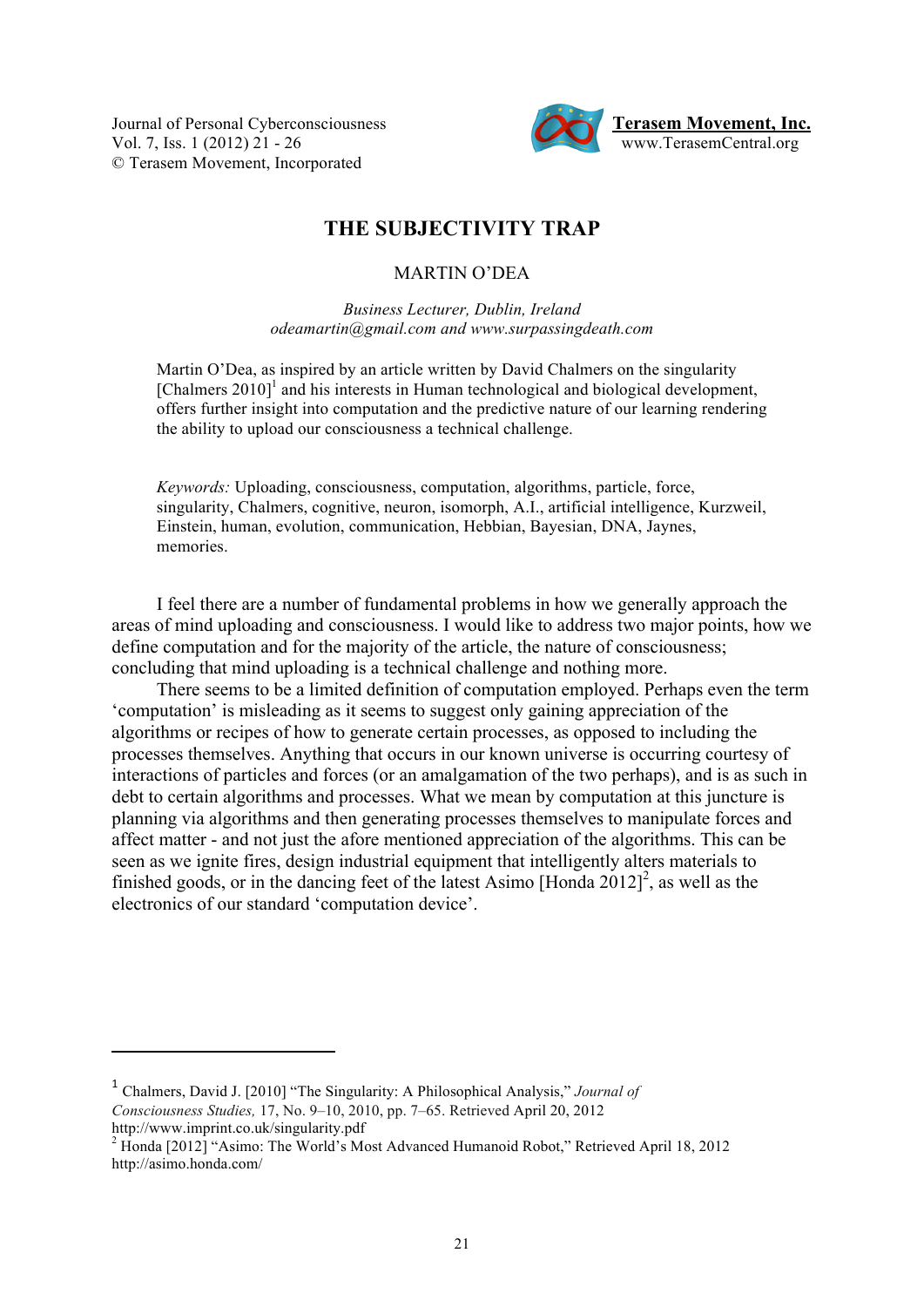

Credit: Honda's Asimo, Credit: http://asimo.honda.com/asimo-history/

What we cannot compute is what we do not yet understand (algorithmically), and what we have not yet gained the processing skills in all necessary forms and substrates to then present. When Chalmers argues; "If some elements of cognitive processing function in a non-computable way, for example so that a neuron's input/output behavior cannot even be computationally simulated, then an algorithmic functional isomorph will be impossible", I feel this basic assumption "in a non-computable way", is flawed and reflective of a greater human-centric bias (i.e. our complexity evokes non-physical entities, and human-centricity), which is also deeply ingrained in the perceived difficulty of consciousness. The general notion that there is something occurring in humans beyond the physical world, despite our appreciating we are made of the stuff that inhabits everything else we 'see' seems prejudiced. This is due to a phenomenon that permeates everything we can and do consider, or, what I suggest might be likened to and called a 'subjectivity trap' and is something from which we need to emerge.

Chalmers proceeds to wonder, "[C]an an upload be conscious?" The issue here is complicated by the fact that our understanding of consciousness is so poor. No one knows just why or how brain processes give rise to consciousness. Neuroscience is gradually discovering various neural correlates of consciousness however; this research program largely takes the existence of consciousness for granted. There is nothing remotely approaching an orthodox theory of why there is consciousness in the first place. Correspondingly, there is nothing even approaching an orthodox theory of what sorts of systems can be conscious and what systems cannot.

We can say all of this is premised on the assumption that there is 'consciousness in the first place'. An alternative view I propose here is that there is no such thing as consciousness and that we are no different from any other living creature on earth, and indeed, fundamentally no different from any other matter we know exists within our universe. We already have much of the knowledge needed to arrive at this conclusion; we know we are formed ultimately of proteins folding and of a whole system held together by strings or fibres of various strengths and lengths. Chalmers' article talks of the difficulty of A.I. reaching human level intelligence and its progression from there to a point beyond our understanding; a common thread with many including Kurzweil's notion of the singularity [Kurzweil 2005]<sup>3</sup>. It seems fairly, and typically self-centred to assume that we are some sort of aspiration for any processors we devise, though surely we suspect that with our propensity for poor

<sup>3</sup> Kurzweil, Raymond [2005] *The Singularity Is Near: When Humans Transcend Biology* (London, England: Viking Penguin).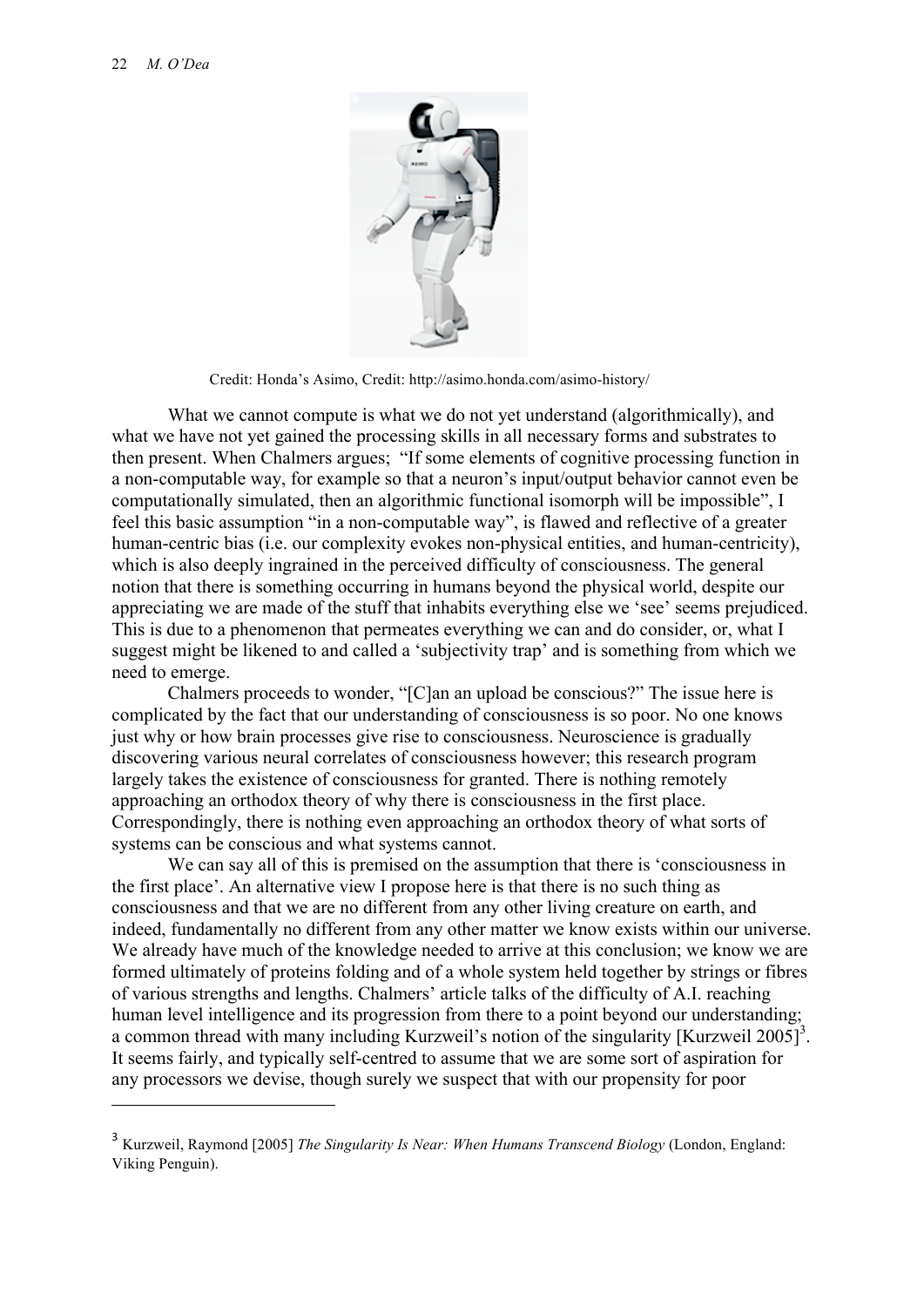communication, acting with minimal information, group mutual annihilation, unproductive systems generation, etcetera; it would be a whole lot better if we could devise, for example, an intelligence system that has the capacity to hypothesize, research and test cures to remaining diseases in a strong scientific manner and can do this within a hyper-time processing context without needing to mimic, so thoroughly, the humanoid processor.

To be fair to the considerations of the dystopian potential of such a singularity; of course all of this does not necessarily eliminate the likelihood of persons pursuing the generation of process generators that can act with the pre-programmed intent of causing harm and perhaps learning/adapting to refine the process of causing harm. Einstein's warning that 'our technology has far outstripped our humanity' is again, very relevant; we can take humanity here (in the context of no more reliance on a 'special role' for humans), to mean our ability to co-operate to our mutual benefit; to be pro-human.

How then, is it that consciousness is a mirage?

Let's look at how I arrive at the ability to say 'I am conscious'. Clearly I could not make such a statement at six months old. The language and the meaning of words are absorbed over time through my neural network, more specifically; my auditory system is attuned to certain enunciation through highly sensitive sensory neurons. I can phonetically mimic the sound of consciousness and then return it via the motor neuron control of muscle movement leading to the diaphragm, vocal cord pressures, mouth shaping, etcetera, until I can hear someone say I am conscious and also say so myself. In fact I can just think it. By thinking it I am showing a further skill of humanity within the broader evolution of communication and that is - to not say something, to prepare it and try to assess what sort of reaction it would receive among my peers as my ancestors would deal(t) with particular gestures and basic primal sounds among his/her tribal grouping. To receive more credit within that grouping an individual ancestor had, as with all others, benefits to be gained by increasing complexity of messages. As with other motor functions this is a rehearsal – something we know now happens with all motion in the supplementary motor cortex. From cave paintings of likenesses to symbolic representations, from screams and shouts to nuanced language usage, we can surmise that language was both a tool and contributor to the increasing complexity of our cooperation, our social interaction and development. Why though, is the interior monologue so obsessed with 'I'?



Credit: Cave painting created by the San people in the Cederberg Cave near Stadsaal; Author Valroe, public domain. http://en.wikipedia.org/wiki/File:San\_Rock\_Art\_-\_Cederberg.jpg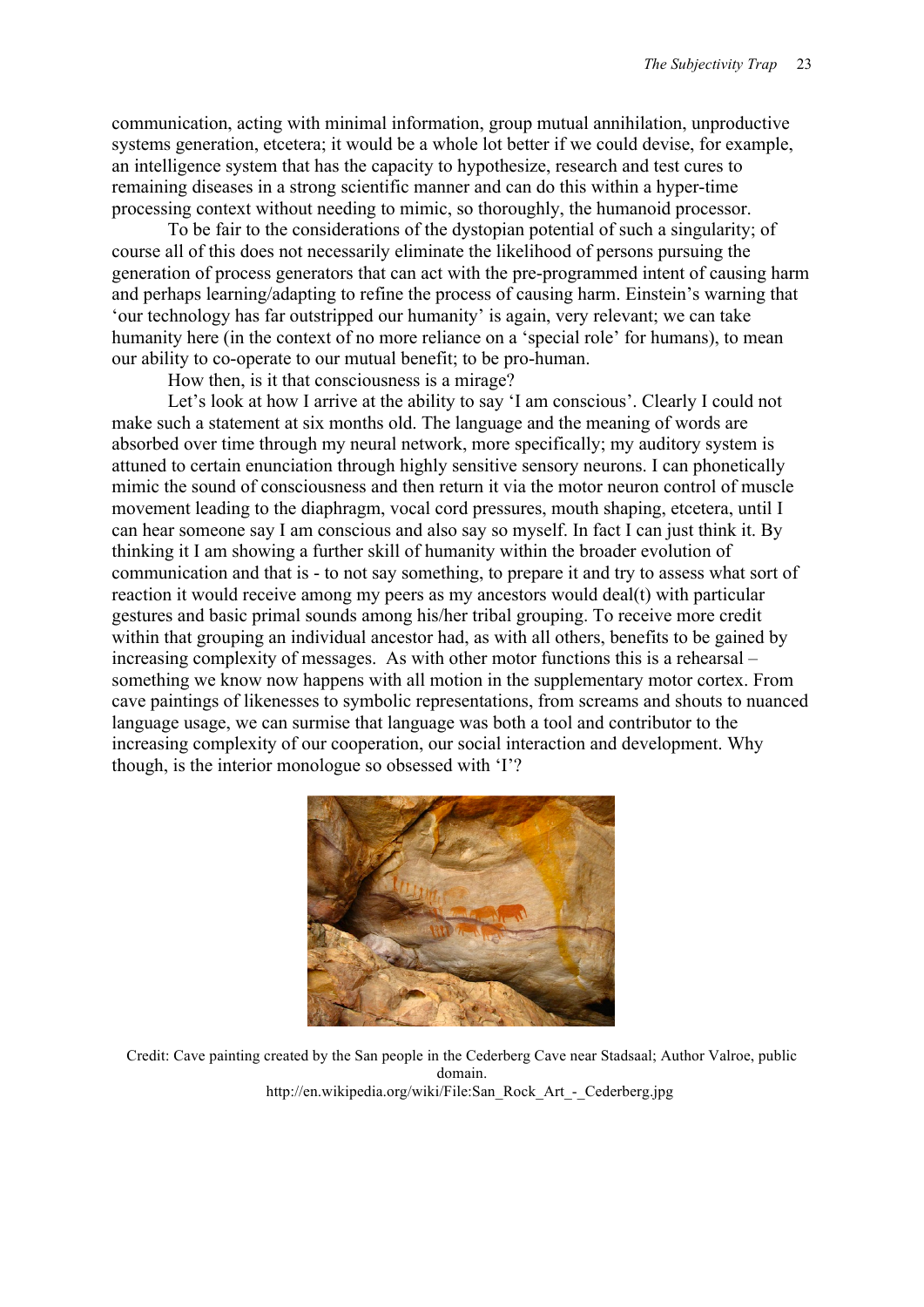The ability to communicate was inherited through species' evolution, but of course, like a birds ability to fly still sits within the singular entity of an individual human, and as such, has a starting point and centrism of 'I' as the communicator tried, largely to express their own messages to their own benefits throughout the evolution. The awakening of this communicating body came with severe objective constraints including, for example: humans are special and have Gods that look down on them, earth is the centre of the universe and the human ability to communicate and to rehearse that communication is completely unlike any other functions observable among earth's creatures (even allowing that some of them also have some communication skills) which does not make the ability to communicate perhaps, a little less important, but endows some other creatures with these near magical, human attributes! Within the subjectivity trap, it is better to explain it by assuming that humans have a universe of unfathomable proportions designed for the purpose of their existence, or that a deity of no substantiation generated these mystical creatures - us, humans, or at the least, human functionality is so different from all others that it comes from a totally different source.

I believe this context neuronal circuitry is still awesomely complex and operating with a wonderful range of potential (at least from my human perspective), but the task is not as difficult as we assume. I propose, to learn what a neuron (any neuron) does, you must simply follow it.

Neurons can largely be sensory, motor and inhibitory, and while it is difficult to concisely describe the almost endless potential combinations and pursuant actions, it is not quite as difficult as first glances might suggest. There is a huge amount of commonality across neurons, while they form massive complex systems and networks and have the ability to play different roles in many tasks (and also importantly the ability to change their roles and the tasks by Hebbian learning  $[Hebb 1949]^4$  evidenced in synaptic plasticity) we should celebrate the commonality of purpose to interpret stimulus and to react via control of the varying parts of the human anatomy. There are also large amounts of commonality across the human anatomy with mostly all body parts stemming from quite similar fibrous components and following elements of the unique master code of the DNA of the individual.



Credit: Quasar (talk) 19:59, 11 August 2009 (UTC), public domain http://en.wikipedia.org/wiki/File:Neuron\_Hand-tuned.svg

<sup>&</sup>lt;sup>4</sup> Hebb, Donald O. [1949] *The Organization of Behavior; A Neuropsychological Theory* (Wiley-Interscience, New York).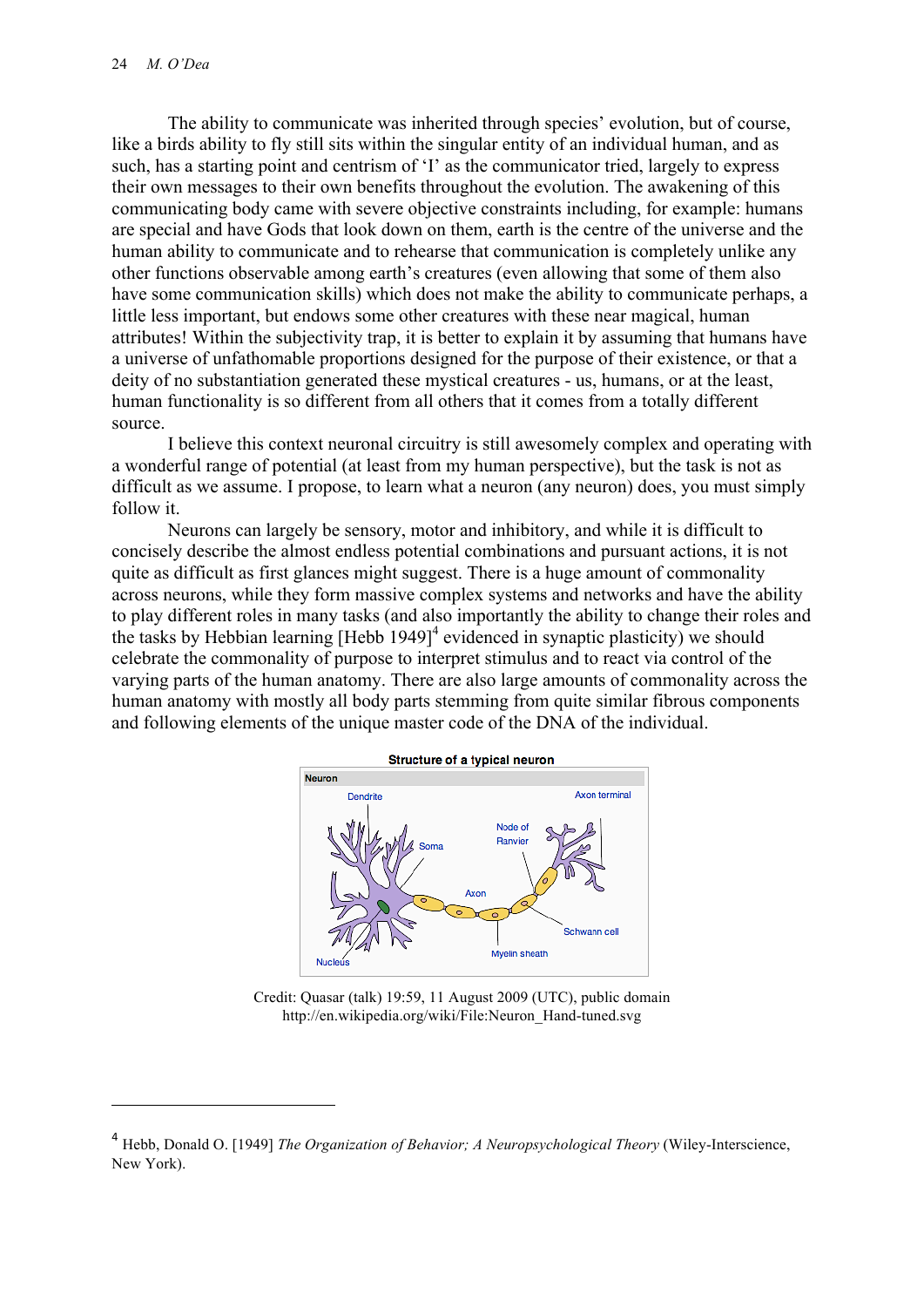The circuitry at a given time may be likened to a city of ants, where each neuron may be likened to an individual ant following certain tasks or functionality without any specific 'thought' attributed to the individual ant or neuron; it merely acts. On a grander scale, we merely act. If nerves on our skin relay information that what we are touching is 100 degrees Celsius, then we appreciate that from our original DNA generated circuitry a vast array of neurons will kick in their excitatory functions to generate movement in the arm and hand away from the burning surface. This is certainly at the simpler end of our actions. We can propose that the numbers and types of neurons employed take precedence here and again, this will come from initial design (DNA  $\&$  initial development) and then Hebbian learning – the individual in case may have been exposed to repeated experiments where after a brief burning pain, a stronger benefit is available. At it's most basic, the reward is a reflection of an increase in serotonin while also themselves, a potential to evolve via individual circumstances, experiences, etcetera.

We can conjecture what informs the early neural architecture is prioritisation plus Bayesian probabilities [Jaynes  $2003$ ]<sup>5</sup>. There is a hierarchy of neuronal activity as well as the predictive Bayesian model. We now know also that a part of the brain's function – perhaps its entire programme operates by means of this prediction; the initial sensations are drawn from a memory bank of similar synaptic connectivity as when we hear the first notes of a tune. As we run through the initial notes we open up a lot of possible songs from our memory bank, as the second and third notes emerge we converge until we happily immerse ourselves in the melodic familiarity and can almost sense the predictive model when we can pre-empt the words of an old song that we would have little or no chance of writing down without the musical prompts and the rerunning or the neuronal pathways that emerge.

Clearly, from playing a musical instrument to playing a sport to developing multiple relationships and reflecting on societal constructs we do lots of things, but also beneficial is that the vast majority of what we do is common – this reflects the fact that our DNA varies a mere .1% and many functions we view as autonomic are largely common, but also employ vast tracks of neuronal activity. When we decide what we need to continue our personhood, the initial person plus their memories, or perhaps the DNA plus the neural circuitry and how it behaves dynamically across a whole range of tasks and memories, we may well find that the totality of the brain's functions is not necessary and that large tracts can be worked from simple models or perhaps that the differentials from some 'standard' brain may not be very great even if we do see it as necessary to attain complete informational repetition.

The notion that I merely react and the thoughts that I have stem from the evolved ability to communicate coupled with the internal representation of the external world that is being closely studied and understood all the time as well as the predictive and evolved loops from previous thoughts (or unspoken words) should not create societal revolutions where concepts such as free will etcetera, are thrown out. All that needs to be acknowledged is that we are human and not special, of course, it would still be pertinent to view all that we have collectively and historically constructed within the 'reality' of being human is essential. The background context is what fundamentally changes in a non pre-eminence of the 'consciousness' world. As with relativity or many other new interpretations, we will continue viewing time and space as predictable and singular entities because as humans, that is what we can relate to – but we should not deny the logic of that we don't experience directly, and

<sup>5</sup> Jaynes, E.T. [2003] *Probability Theory: The Logic of Science.* England: Cambridge. Retrieved May 3, 2012, http://dx.doi.org/10.2277/0521592712